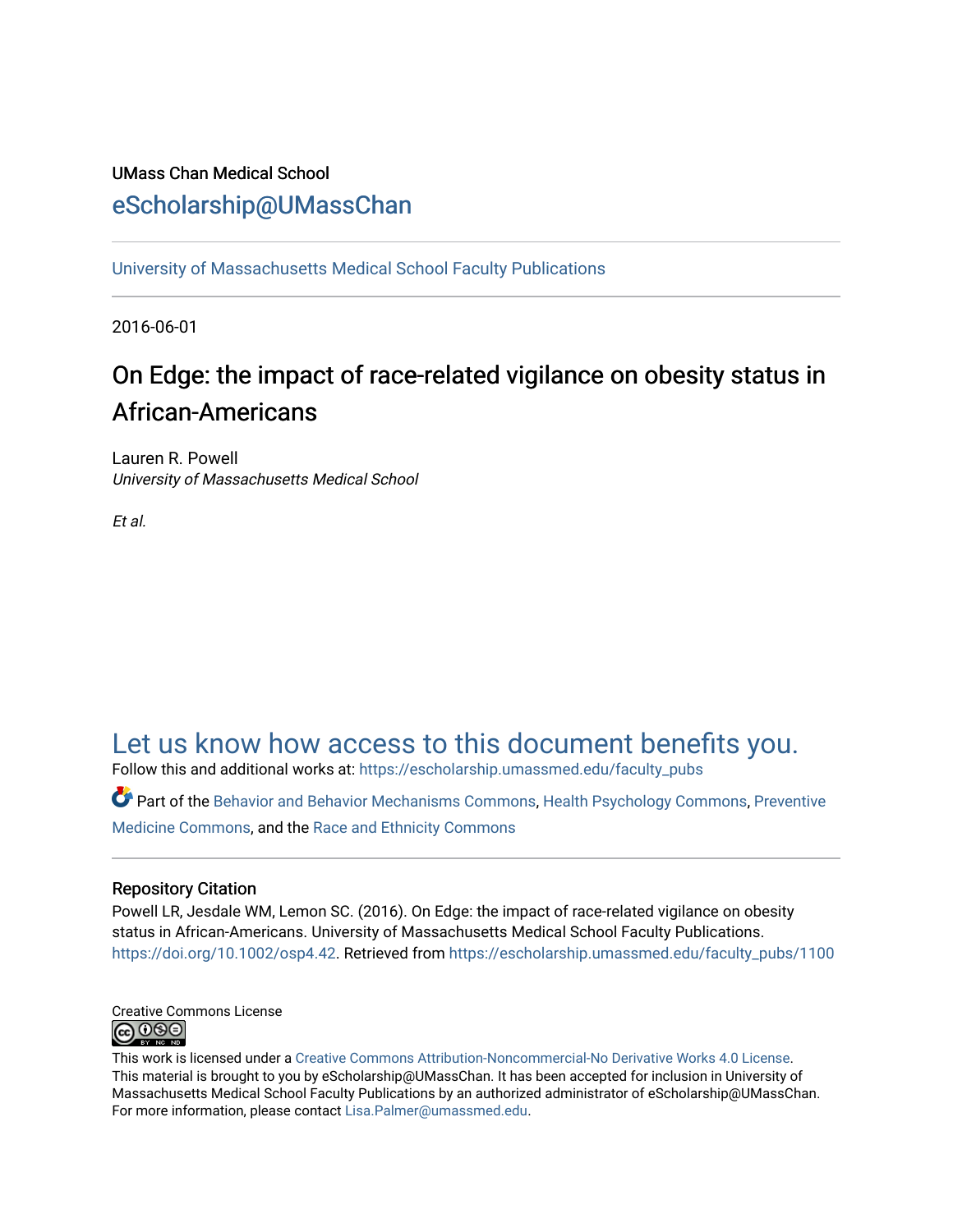## ORIGINAL ARTICLE

## On edge: the impact of race-related vigilance on obesity status in African–Americans

L. R. Powell<sup>1,3</sup>, W. M. Jesdale<sup>2</sup> and S. C. Lemon<sup>3</sup>

<sup>1</sup> Clinical and Population Health Research Doctoral Program, Department of Quantitative Health Sciences, University of Massachusetts Medical School, Worcester, Massachusetts, USA; <sup>2</sup>Department of Quantitative Health Sciences, University of Massachusetts Medical School, Worcester, Massachusetts, USA; <sup>3</sup>Division of Preventive and Behavioral Medicine, Department of Medicine, University of Massachusetts Medical School, Worcester, Massachusetts, USA

Received 20 October 2015; revised 22 February 2016; accepted 21 March 2016

Address for correspondence: SC Lemon, PhD, Division of Preventive and Behavioral Medicine, Department of Medicine, University of Massachusetts Medical School, 55 Lake Avenue North, Worcester, Massachusetts 01655, USA. E-mail: stephenie.lemon@umassmed.edu

#### **Summary**

#### **Objective**

Nearly half of African–Americans are classified as obese. Perceived racism has been associated with obesity, yet the internal experiences of racism have received little attention. African–Americans who face racism may 'ready themselves' to cope through survival strategies, including race-related vigilance. This study explores the association between race-related vigilance and obesity in African–Americans.

#### Design and methods

The Reactions to Race module of the Behavioral Risk Factor Surveillance Survey (years 2002–2010) was used. Our sample size consisted of 12,214 African–Americans. Racerelated vigilance was assessed as 'How often do you think about your race?' and classified as never, <daily, daily and >daily. Obesity was dichotomized as body mass index ≥ 30 kg m<sup>-2</sup> vs. <30 kg m<sup>-2</sup> using self-reported weight and height. Multivariable logistic models assessed the association between race-related vigilance and obesity.

#### Results

Seventeen percent of respondents reported thinking about their race >daily; 14% daily; 31% <daily and 39% reported never thinking about their race. Compared with those who reported never thinking about their race, the adjusted odds of obesity were 0.91, 95% CI: 0.72–1.15 among those thinking about their race <daily; 1.09, 95% CI: 0.81–1.46 among those thinking about their race daily; and 1.37, 95% CI: 1.07–1.76 among those thinking about their race >daily.

#### **Conclusions**

Frequently thinking about one's race was a risk factor for obesity in African–Americans in this study. Internalized impacts of racism captured through race-related vigilance may be particularly detrimental to African–Americans, driving their risk for obesity.

Keywords: African–Americans, health disparity, race consciousness, racism.

### Introduction

Obesity is linked to a number of health outcomes including hypertension, type 2 diabetes and cardiovascular disease (1). More than one-third of US adults are obese (2), however, the distribution of obesity is disproportionate among racial groups. African–Americans have the highest age-adjusted prevalence rate of obesity, with approximately 48% of this population considered obese (3).

Obesity disparities affecting African–Americans have been explored from a number of angles, from adherence to physical activity and dietary behaviours to factors such as neighbourhood conditions (4), socioeconomic status (5) and food insecurity (4). Such inquiries take into account some of the potential influence of social policies and systems on obesity rates among African–Americans.

The tumultuous history of racism in the USA between African–Americans and Caucasians has led to exploration of the role of experiences of racial discrimination among African–Americans as a contributing factor to health disparities (6–8). Studies focusing on perceived racism and discrimination in African–Americans link racial

© 2016 The Authors.

136 Obesity Science & Practice published by John Wiley & Sons Ltd, World Obesity and The Obesity Society. Obesity Science & Practice This is an open access article under the terms of the [Creative Commons Attribution-NonCommercial-NoDerivs](http://creativecommons.org/licenses/by-nc-nd/4.0/) License, which permits use and distribution in any medium, provided the original work is properly cited, the use is non-commercial and no modifications or adaptations are made.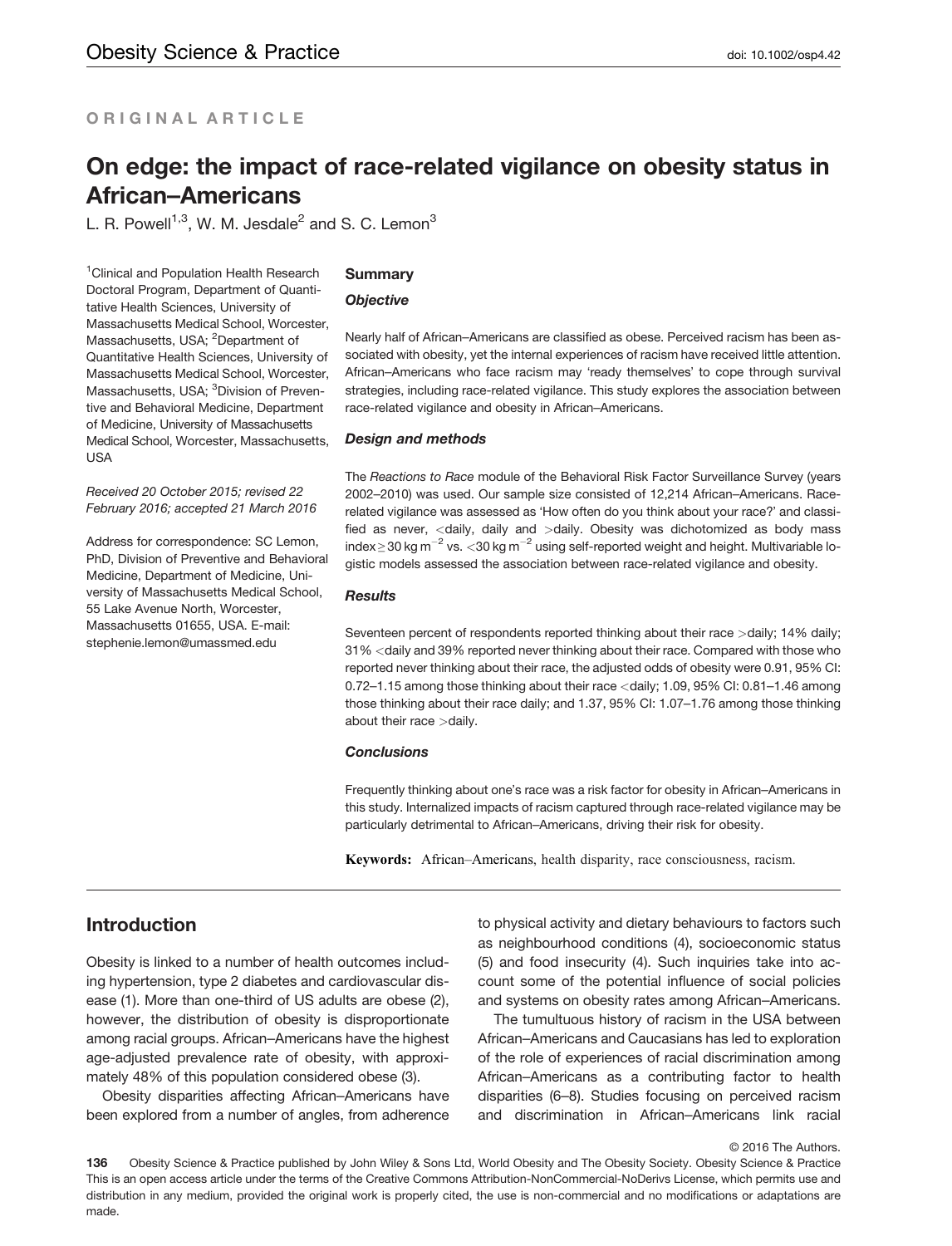discrimination to health and health disparities, but with conflicting findings (9). Some studies report a positive association between discrimination and health (10–12) and others report none at all (13,14). There are studies that also report a U-shaped curve of this association. The classic demonstration of this phenomenon is from the Coronary Artery Risk Development in Young Adults (CARDIA) study, in which young African–American women and men who reported no discriminatory events and those who reported discrimination in three or more domains had higher blood pressure than those reporting discrimination in only one or two domains, particularly among working class respondents (15). In this same study, African–American women who usually accepted and kept quiet about discriminatory treatment were 4.4 times as likely to report hypertension as women who said they took action and talked to others about their experiences (15). Other results from this study found the age-adjusted risk of high blood pressure among African–American women who recounted experiencing zero instances of race-biased and gender-biased treatment to be 2.6 times as great as African–American women who reported these instances (15). Conversely, a national study of a diverse community sample of midlife women  $(n = 3,300)$  revealed that although racial/ethnic differences in blood pressure were evident, high levels of perceived unfair treatment were not associated with elevated blood pressure (16).

Results from studies investigating the association between racial discrimination and obesity further reflect these mixed outcomes, as well as differences by gender. Perceived racial discrimination has been linked to obesity in cross-sectional studies, with findings indicating its association with a lower waist–hip ratio in African–American women (17) and a higher 8-year weight gain in participants of the prospective Black Women's Health Study (BWHS) (18). In contrast, a similar cross-sectional study of African–American women in the New England region found no association of racial discrimination with weight status (19). Investigators of the Jackson Heart Study examined whether discrimination was independently associated with visceral (VAT) and subcutaneous abdominal fat (SAT) in African–American men and women. The results of their cross-sectional study found that higher reports of everyday discrimination were associated with greater SAT, but not VAT, in men only (20). Longitudinal studies examining this association have been less frequently conducted but present just as scattered results. Investigators of the CARDIA study who examined the association between self-reported experiences of racial/ethnic discrimination and waist circumference and body mass index (BMI) in African–American and Caucasian women and men over 8 years found that an increase in self-reported experiences of racial discrimination may be associated with increases in waist circumference and (BMI) among African–American women over time (21). No associations were observed among African–American men and Caucausian women and men (21).

A limitation of examining experiences of perceived racial discrimination is that this construct does not fully consider how the external experiences of discrimination by African–Americans are internalized. African–Americans who face discrimination on a routine basis, may 'ready themselves' to cope with overt and covert forms of racism through adoption of survival strategies (22,23). Researchers have termed this preparation for and anticipation of discrimination 'race-related vigilance' (24,25) and argue that racial vigilance is an important determinant of the poor health of African–Americans (6,9). The ways in which African–Americans acknowledge and cope with race-related vigilance if at all may explain some of the inconsistent findings in studies assessing discrimination. To date, few scientific studies have examined the association of race-related vigilance levels with health outcomes among African–Americans. A recent study found that race-related vigilance was associated with disparities in sleep difficulty between African–Americans and Caucasians (6) and hypertension prevalence and large arterial elasticity among African–Americans (6,24). Each of these conditions is associated with obesity risk (1).

The association between race-related vigilance as a potential explanatory factor for high rates of obesity among African–Americans has yet to be explored. This study investigates the association between race-related vigilance and obesity in African–Americans in a national sample. We hypothesize that race-related vigilance is associated with increased obesity among African– Americans in the USA. Because previous studies examining the association of perceived discrimination with health outcomes have observed gender differences, albeit with conflicting results, we also examined potential gender differences in the association between racerelated vigilance and obesity.

## Methods and procedures

#### Data source

We combined years 2002–2010 of the Behavioral Risk Factor Surveillance System (BRFSS), a nationwide annual cross-sectional telephone survey (26). The BRFSS, designed and developed by the Centers for Disease Control and Prevention and administered by individual health departments across the USA, is an on-going annual statebased system of health surveys to examine behavioural risk factors and health outcomes in the greater American

© 2016 The Authors. Obesity Science & Practice published by John Wiley & Sons Ltd, World Obesity and The Obesity Society. Obesity Science & Practice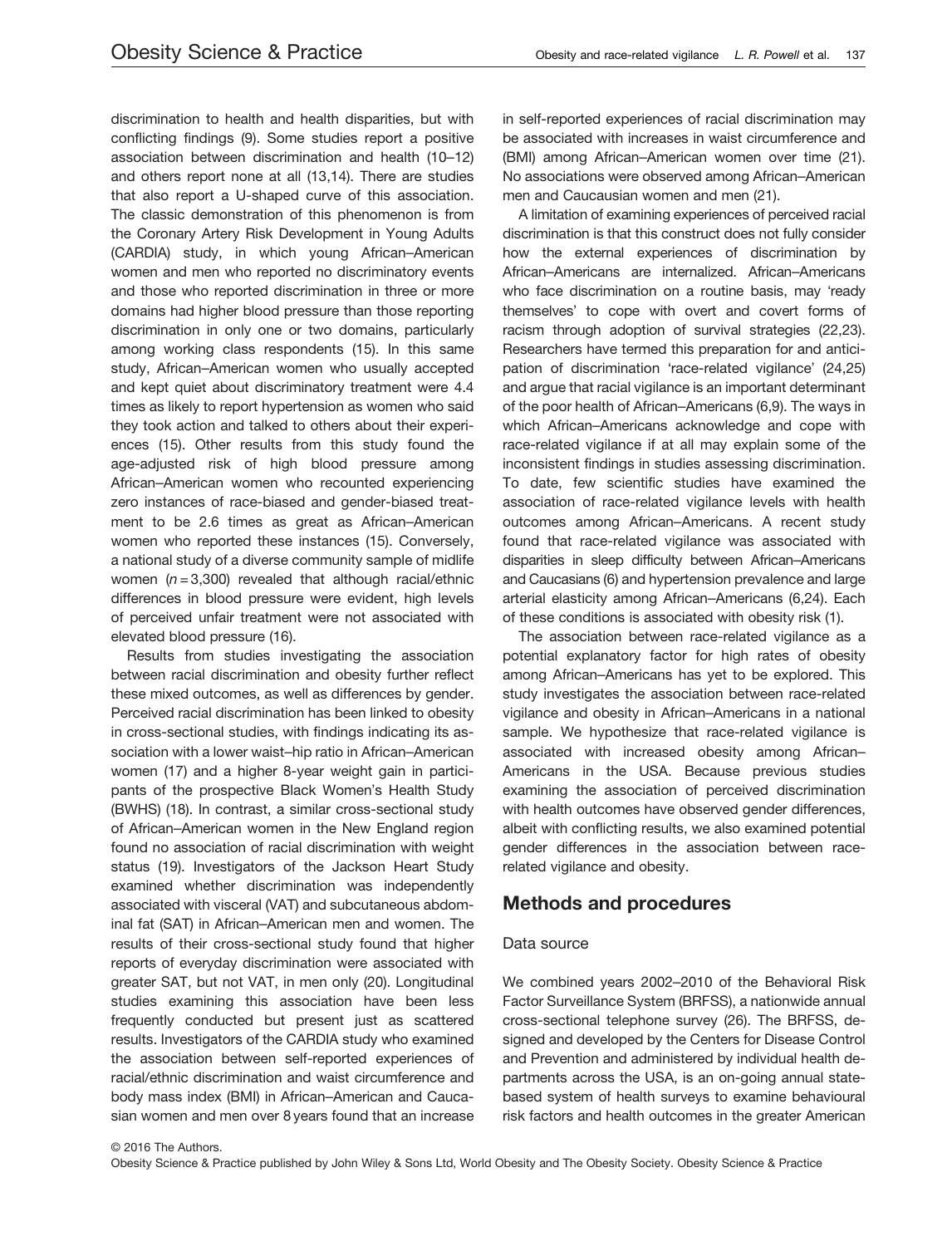populous. Health surveys are administered by telephone to a representative sample of non-institutionalized persons aged ≥18 years of age.

The Reactions to Race module is a six-question optional module first developed for the BRFSS in 2001 by the CDC Measures of Racism Working Group (27). The questions include assessments of socially assigned race, race-related vigilance, as well as perceptions of differential treatment in health care and work settings, and reports of emotional and physical symptoms as a result of race-based treatment (27). The Reactions to Race module was subjected to several rounds of cognitive and pilot testing before its inception on the 2002 BRFSS (27). We present analyses of pooled data from 17 states (AK, CA, CO, DE, DC, GA, IN, KY, MA, MI, MS, NE, OH, RI, SC, VA, WI and WY) that elected to include the Reactions to Race module in any of the included survey years (2002–2010).

#### Sample

There were 14,333 self-identified African–American respondents included in our data set. We excluded women who reported being pregnant at the time of interview  $(n = 124)$ . Survey respondents answering 'Don't know/not sure'  $(n = 922)$  and those who declined to answer ( $n = 228$ ) the race-related vigilance question were excluded from this analysis. Similarly, individuals with missing data for weight or height were excluded  $(n = 672)$ . Respondents categorized as underweight  $(n = 173)$  according to the BMI were also excluded, resulting in a final unweighted analytic sample of 12,214 African–American respondents.

#### Measures

Race-related vigilance was inferred from response to the question: 'How often do you think about your race [Never, Once a year, Once a month, Once a week, Once a day, Once an hour or Constantly]?' We re-categorized racerelated vigilance into four distinct groups based on the frequency distributions: never (Never), <daily (Once a year, once a month and once a week), daily (Once a day) and >daily (Once an hour or constantly).

Body mass index was calculated from self-reported weight and height as  $kg\,m^{-2}$ . Obesity status was dichotomized according to BMI status as obese ( $\geq$ 30 kg m<sup>-2</sup>) or non-obese ( $<$ 30 kg m<sup>-2</sup>). Potential confounders included age in categories (18–34; 35–49; 50–64; and 65+ years), gender (female and male), education level (<9th grade, 8th–12th grade, high school graduate, attended college/ tech, college graduate and higher), employment status (employed, unemployed, homemaker, student, unable to work and retired) and the State where the survey was conducted. We created an income-to-poverty ratio variable by using the midpoint of the BRFSS household income categories, and dividing these values by the poverty level specific to the household composition (the number of adults and children in each household), per respective survey year. Income-to-poverty ratio was categorized as follows: (household income [HHI] below poverty level; 1–2 times; 2–3 times; 3–4 times; 4–5 times; 5–6 times; or 6 or more times the poverty level).

#### Analytic approach

For descriptive analyses, we estimated percentages of all included variables by category of race-related vigilance. We conducted logistic regression models to assess the association between race-related vigilance and obesity status. We ran unadjusted, then multivariable models adjusting for gender, age in years, employment status, education level, income-to-poverty ratio, state and year. We also created a model including an interaction term between gender and race consciousness. Post-stratification weights accounting for the complex sample design were used to adjust for probability of selection and nonresponse. For those states that asked the 'Reactions to Race' module in more than one of the years included in this study, weights were divided by the number of years the state appeared in the data set. We made this provision because we wanted to ensure that each state's responses were only counted once towards the analysis and that respondents were equally weighted. Stata version 12 (StataCorp LP, TX, USA) was used for all statistical analyses.

### **Results**

#### Sample characteristics

Socio-demographic characteristics of the African–American sample stratified by race-related vigilance classification are presented in Table 1. The majority of the overall sample was composed of women (53%) and individuals younger than 50 years of age (67%). The sample was primarily composed of individuals of high socioeconomic status of whom the majority completed at least a high school education (86%) and had a household income at least two times above the poverty level (56%). With respect to race-related vigilance, 17% of respondents reported thinking about their race more than daily while 14% reported thinking about their race daily. Approximately 31% of respondents reported thinking about their race less than daily and 39% reported never thinking about their race.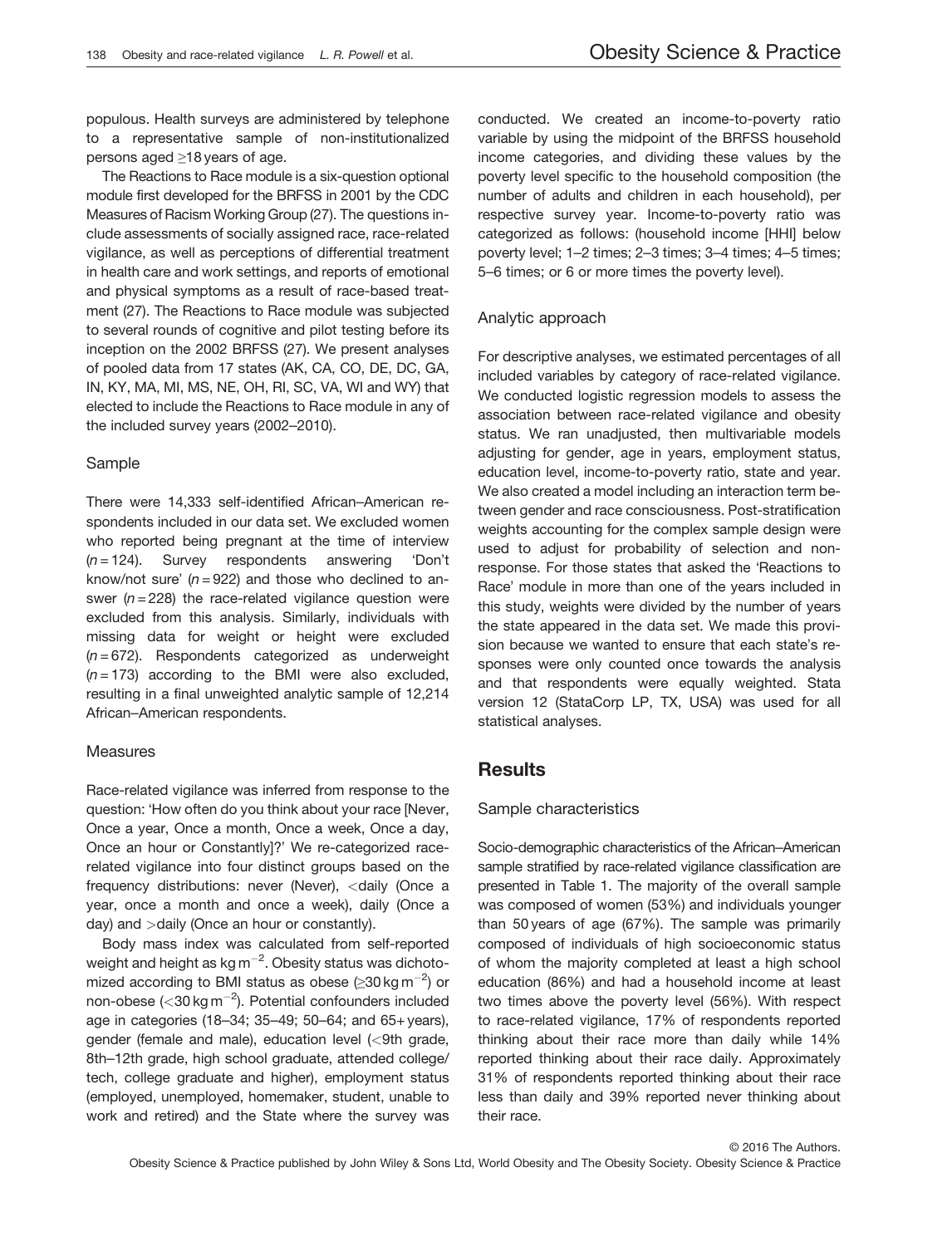Table 1 Sample characteristics, by race-related vigilance level, African–American BRFSS respondents (2002–2010) ≥18 years old, weighted frequencies ( $n = 12.214$ )\*

|                                    | Race-related vigilance level ( $n = 12,214$ ) |                                              |                             |                            |
|------------------------------------|-----------------------------------------------|----------------------------------------------|-----------------------------|----------------------------|
|                                    | Never (%) $(n = 4.716)^*$                     | <daily (%)="" <math="">(n = 3.747)^*</daily> | Daily (%) $(n = 1,730)^{*}$ | >Daily (%) $(n = 2,021)^*$ |
| Race-related vigilance, weighted % | 38.6                                          | 30.7                                         | 14.2                        | 16.6                       |
| Age category, years                |                                               |                                              |                             |                            |
| $18 - 34$                          | 29.9                                          | 34.5                                         | 35.7                        | 37.2                       |
| $35 - 49$                          | 28.8                                          | 35.5                                         | 39.0                        | 37.0                       |
| $50 - 64$                          | 23.3                                          | 22.6                                         | 18.1                        | 19.2                       |
| $65+$                              | 18.0                                          | 7.4                                          | 7.2                         | 6.7                        |
| Gender, male                       | 41.2                                          | 42.3                                         | 54.6                        | 59.5                       |
| Education                          |                                               |                                              |                             |                            |
| $<$ 9th grade                      | 5.5                                           | 0.7                                          | 1.8                         | 2.3                        |
| 9th-12th grade                     | 13.6                                          | 9.8                                          | 3.5                         | 12.4                       |
| High school graduate               | 40.7                                          | 27.7                                         | 25.8                        | 32.1                       |
| Attended college                   | 25.9                                          | 31.4                                         | 34.8                        | 27.8                       |
| College graduate and higher        | 14.2                                          | 30.3                                         | 34.1                        | 25.3                       |
| Employment                         |                                               |                                              |                             |                            |
| Employed                           | 50.4                                          | 62.6                                         | 66.3                        | 62.6                       |
| Unemployed                         | 10.2                                          | 8.7                                          | 9.3                         | 12.6                       |
| Homemaker                          | 4.6                                           | 3.5                                          | 1.6                         | 1.9                        |
| Student                            | 4.5                                           | 9.1                                          | 7.8                         | 4.9                        |
| Unable to work                     | 17.9                                          | 9.2                                          | 9.9                         | 7.7                        |
| Retired                            | 12.2                                          | 6.8                                          | 4.8                         | 9.7                        |
| Income-to-poverty ratio            |                                               |                                              |                             |                            |
| HHI below poverty level            | 21.9                                          | 12.1                                         | 11.7                        | 20.1                       |
| 1-2 times poverty                  | 23.0                                          | 19.1                                         | 17.6                        | 24.9                       |
| 2-3 times poverty                  | 13.3                                          | 12.3                                         | 12.9                        | 13.7                       |
| 3-4 times poverty                  | 6.3                                           | 10.9                                         | 8.7                         | 9.8                        |
| 4-5 times poverty                  | 4.3                                           | 7.7                                          | 7.1                         | 6.6                        |
| 5-6 times poverty                  | 3.1                                           | 4.7                                          | 6.7                         | 4.8                        |
| $HHI \geq 6$ times poverty level   | 2.1                                           | 3.0                                          | 4.8                         | 3.5                        |

\*Unweighted.

BRFSS, Behavioral Risk Factor Surveillance System; HHI, household income.

Obesity prevalence and multivariable association of body mass index with race-related vigilance

The overall prevalence of obesity in this sample was 37%. Obesity prevalence was highest in individuals who indicated thinking about their race more than daily (42%), compared with those in the other race-related vigilance categories. Prevalence estimates of obesity within each level of race-related vigilance and the results of the logistic regression models of the association between racerelated vigilance level and obesity are detailed in Table 2 . Compared with African–Americans who reported never thinking about their race, those that reported thinking about their race less than daily were 0.91 times as likely to have obesity (95% CI: 0.72–1.15), those who reported thinking about their race daily were 1.09 times as likely to have obesity (95% CI: 0.81–1.46) and those who reported thinking about their race more than daily were 1.37 times as likely to have obesity (95% CI: 1.07–1.75), after adjusting for covariates. Gender-specific results are also reported in Table 2.

Gender differences in obesity prevalence and multivariable association of body mass index with race-related vigilance

The prevalence of obesity was higher among African– American women (41%) than African–American men (32%). Levels of high race-related vigilance (thinking about one's race  $>$ daily) was greater in men (21%) than in women (13%). In analyses stratified by gender, African–American women who reported thinking about their race daily were 1.45 times as likely to be classified as obese (95% CI: 1.02–2.07) than those that reported never thinking about their race, after adjusting for covariates. Although not statistically significant, in African–American men, there was an association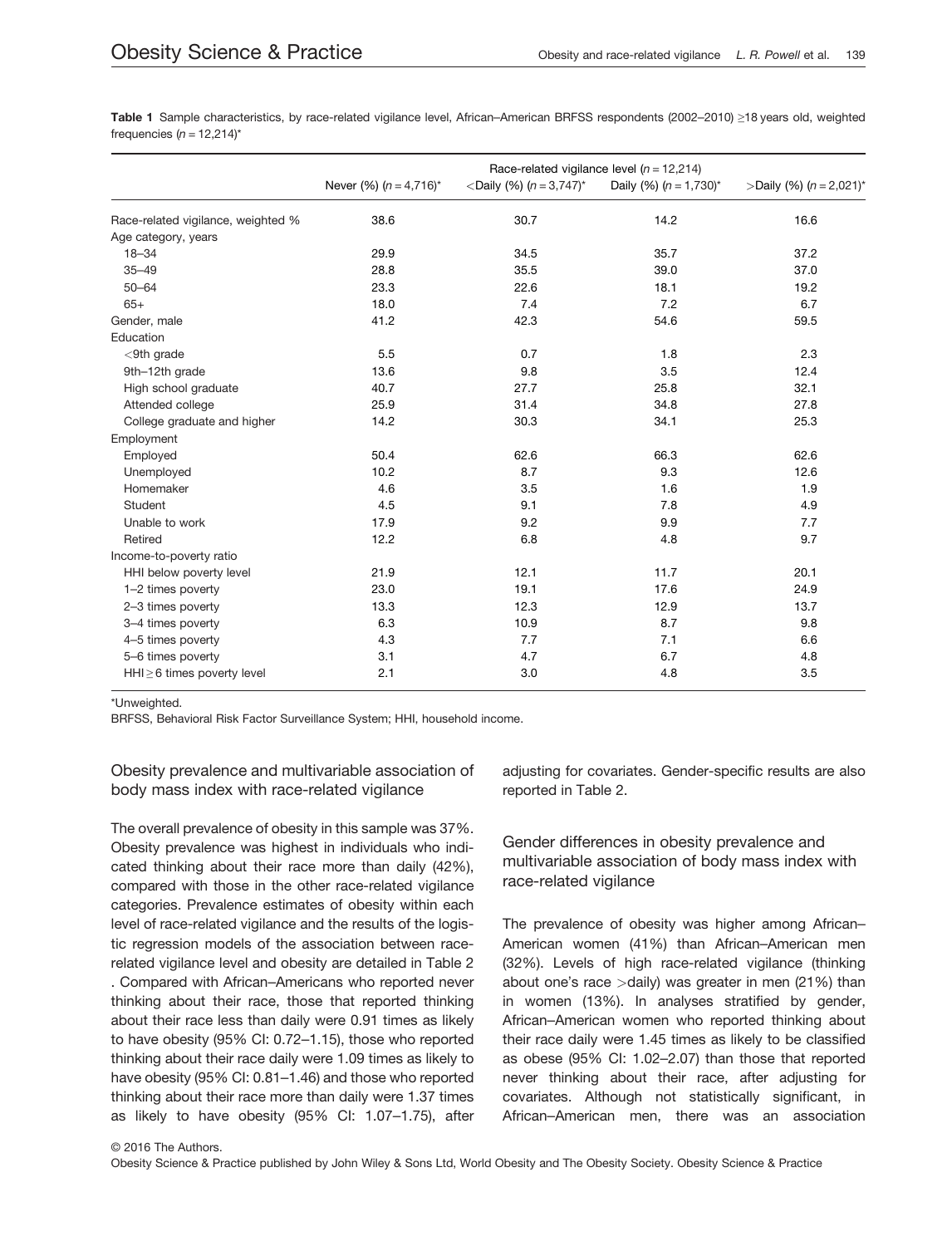Table 2 Obesity prevalence and logistic regression models of the association between race-related vigilance and obesity overall and by gender, in African–American BRFSS (2002–2010) respondents,  $>18$  years old, weighted estimates ( $n = 12.214$ )

|           |         | Overall<br>Unadjusted, | Multivariable*         |
|-----------|---------|------------------------|------------------------|
|           | % Obese | OR (95% CI)            | OR (95% CI)            |
| Never     | 37.7    | 1.00, referent         |                        |
| $<$ Daily | 33.3    | $0.82(0.66 - 1.03)$    | $0.91(0.72 - 1.15)$    |
| Daily     | 35.6    | $0.91(0.69 - 1.20)$    | $1.09(0.81 - 1.46)$    |
| >Daily    | 42.3    | 1.21 (0.96-1.53)       | $1.37(1.07 - 1.75)$    |
| Women     |         |                        |                        |
|           | % Obese | Unadjusted,            | Multivariable*         |
|           |         | OR (95% CI)            | OR (95% CI)            |
| Never     | 42.4    | 1.00, referent         |                        |
| $<$ Daily | 37.5    | $0.82(0.62 - 1.07)$    | $0.99(0.76 - 1.29)$    |
| Daily     | 44.0    | $1.07(0.75 - 1.52)$    | 1.45 (1.02-2.07)       |
| >Daily    | 44.9    | $1.10(0.84 - 1.45)$    | 1.21 (0.92-1.60)       |
| Men       |         |                        |                        |
|           | % Obese | Unadjusted,            | Multivariable*         |
|           |         | OR (95% CI)            | OR (95% CI)            |
| Never     | 31.1    | 1.00, referent         |                        |
| $<$ Daily | 27.7    | $0.85(0.58 - 1.25)$    | $0.87(0.59 - 1.29)$    |
| Daily     | 28.6    | $0.89(0.57 - 1.38)$    | $0.86$ $(0.53 - 1.39)$ |
| >Daily    | 40.6    | 1.52 (1.03-2.23)       | 1.43 (0.96-2.13)       |

\*Adjusted for age group, gender, employment status, income-topoverty ratio, year, and state survey was administered.

BRFSS, Behavioral Risk Factor Surveillance System; CI, confidence interval; OR, odds ratio. Results weighted to account for sampling design.

between thinking about their race more than daily and obesity (1.43, 95% CI: 0.96–2.13).

## **Discussion**

While previous studies have examined the association of experiences of racial discrimination with obesity among African–Americans (7,9,28), our study was the first to our knowledge to examine race-related vigilance in association with obesity. In this African–American sample, a high frequency of race-related vigilance (thinking about one's race once an hour or constantly) was associated with obesity. Obesity rates among those who reported never thinking about their race and those who thought about it less frequently (i.e. less than daily or daily) were similar. Our overall findings suggest that the internalized impacts of racism captured through experiencing high levels of race-related vigilance may be one of a myriad of risk factors that place African–Americans at increased risk for obesity.

Consistent with the findings of previously conducted studies on race-related vigilance (6,23), we found that roughly one in five African–American in our sample reported thinking about their race more than daily (once

an hour or constantly). Most previous studies examining the role of discrimination have not considered how individuals interpret, make meaning of and cope with the experience of discrimination and how this may impact their health (29). The extent to which individuals recognize and report experiences of discrimination may also reflect how they interpret and internalize their social reality and the corresponding racial climate in which they exist (30,31). African–Americans are often the targets of negative stereotypes (30,32), are regularly devalued by greater society (30,32) and consequently experience disproportionately negative interpersonal and economic outcomes because of their race (13,33,34). These negative outcomes of stigmatization also extend to and greatly diminish the health of African–Americans living in the USA (6,25,35). Because of the routine and consistent occurrence of racial discrimination experienced by African–Americans, race-related hypervigilance (i.e. constantly anticipating racist encounters) may be an important mechanism vital for effective coping, social adjustment and survival (36,37).

African–Americans can experience both explicit discrimination and implicit microagressions. Microaggressions refer to the automatic and often unconscious verbal, non-verbal and visual insults that insinuate an heir of inferiority towards a particular group or person, including African–Americans (32). Where historic acts of discrimination were blatant, targeted and aggressive, the nature of modern discrimination is often implicit, evasive and systemic (30,35). In addition, bias and discrimination are not present in every situation. We speculate that this situational uncertainty (6,31) may potentially lead some African–Americans to be more cognizant of the racial climate in society and their resultant place in it. Although we were not able to directly assess microagressions or internalized racism in this study, self-reported racerelated vigilance may reflect the internalization of the effects of racial climate and treatment and represent one's ability to cope with repeated and anticipated experiences of discrimination.

The results of our study suggest that very high levels of race-related vigilance may be a potentially unique mechanism that contributes to high rates of obesity specifically among African–Americans. Recent research has shown that prolonged emotional distress, such as that which may be experienced with repeated encounters and anticipation of racial discrimination, may be the catalyst for a cascade of events leading to weight gain and obesity (38). Psychological stress responses are a common reaction to experiences of racism (39). The chronic feelings of helplessness, frustration and resentment provoked by experiencing racism can lead to physiological immune and neuroendocrine responses (13,24). The acute and

© 2016 The Authors.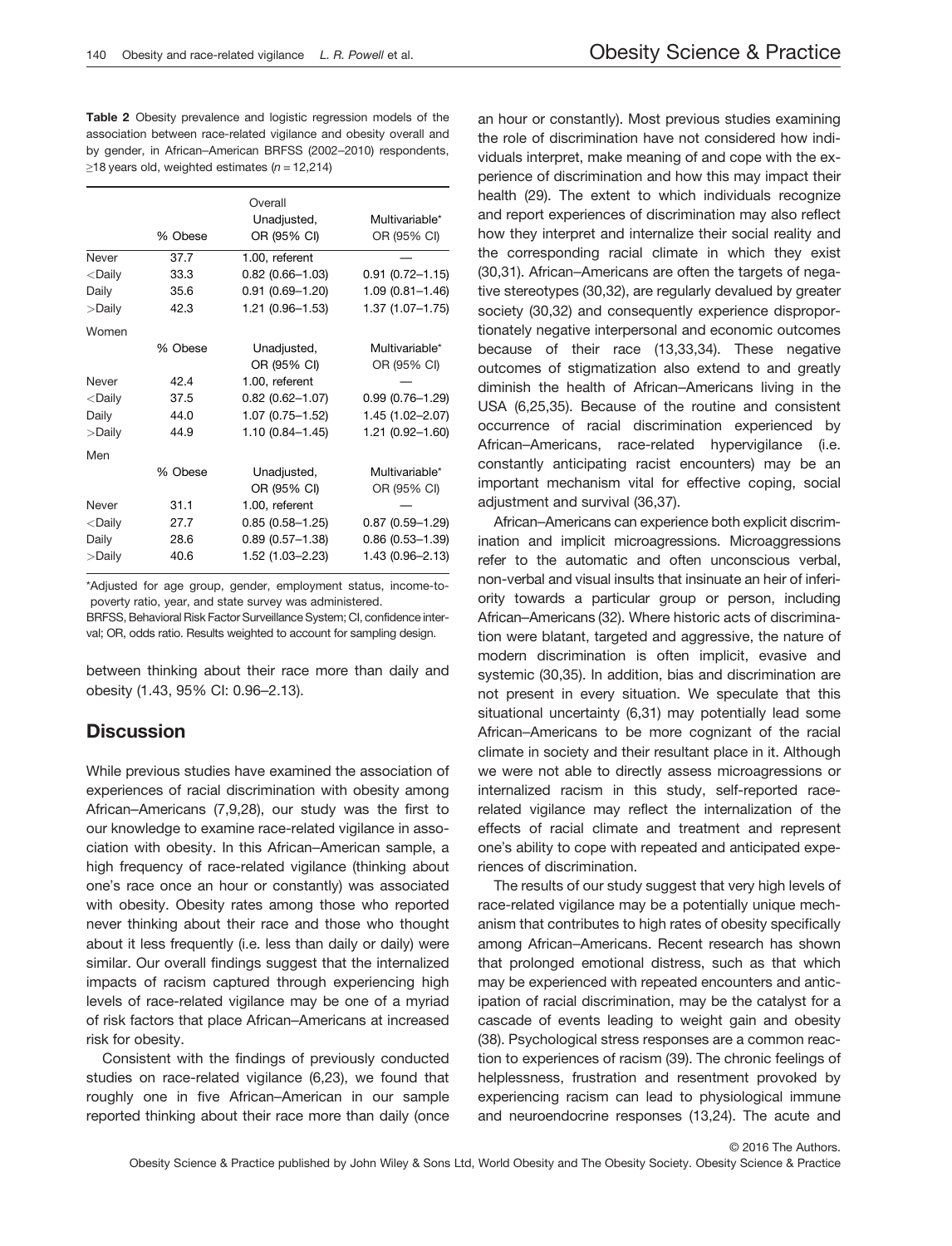prolonged psychological and emotional overload associated with enduring episodes of racial discrimination may lead to maladaptive behavioural coping strategies that specifically drive obesity (38). Such coping strategies include eating to suppress negative emotions and stress (38,40) in conjunction with physiological coping strategies such as the disruption of energy homeostasis and metabolism (40,41). Previous research studies conducted in African–American women, who have the highest ageadjusted prevalence of obesity in the USA (3), add leverage to this notion. The SisterTalk study conducted with a cohort of African–Americal women living in the New England region of the USA found in their crosssectional study that the frequency of eating when depressed or sad and eating to manage stress were both significantly higher among women who reported higher perceived discrimination levels (19).

Gender differences were also observed with African– American women who think about their race on a daily basis, being more likely to be classified as obese. Our findings on gender differences in the prevalence and association of race-related vigilance and obesity are consistent with findings from previous studies that found racism to be a significant driver of the prevalence of obesity in African– American women (18). The lower prevalence of obesity in men is consistent with current national figures (3). In spite of our findings in this study, it is important to note that racism is shown to drive other deleterious effects specific to the health of African–American men (42).

The results of this study should be interpreted within the context of certain limitations. First, as a study of crosssectional design, we are not able to draw conclusions on causality or the long-term effects of race-related vigilance on obesity. Second, the Reactions to Race module has not yet been adopted nationally in the BRFSS questionnaire. Therefore, the responses we analysed may not be generalizable to the population at-large because of the limited number of states that include the Reactions to Race module in BRFSS years included in this study. We elected to combine years 2002 through 2010 of the BRFSS data sets to ensure an adequate sample size of African–Americans in our analysis. Methodological changes to the BRFSS that occurred in 2011 complicate combining annual waves before and after that point. A future replication study, using several waves of more contemporary data, once available, is warranted. Third, the BRFSS relies on limited self-reported data. Height and weight, collected via self-report, routinely result in underestimates of weight as well as overestimates of height (43), which could subsequently result in the underestimation of BMI in this sample. But, recent studies have shown that the use of self-reported height and weight can be accurate (44). Additional personal characteristics that may contextualize one's risk for obesity (including family history of obesity and other lifestyle related diseases), and specifics about the setting and duration of racerelated encounters, were potential confounders that are not available in the BRFSS. Fourth, given the layered and context specific nature of race-related vigilance, the use of a single self-reported question to assess this in the BRFSS questionnaire should be noted as a limitation. It is plausible that there was some degree of incongruity between our conceptualization of race-related vigilance and how respondents answered. We cannot rule out respondents' potential interpretation of the race consciousness question as an inquiry about racial pride, or self-awareness of racial identity as opposed to racerelated vigilance as we have interpreted it. Fifth, respondents may elect to edit their responses depending on their perception of interviewer biases, especially when there is a racial/ethnic mismatch between interviewer and respondent (45). In this setting, such editing is likely to result in under-reporting of racial vigilance. Finally, this study did not take into account the longitudinal impact of time upon race-related vigilance, which may vary with racial climate; future studies should consider this important aspect in classifying the impact of prolonged exposure to race-related vigilance on obesity.

We conducted the first analysis of race-related vigilance and its association with obesity in African– Americans who are disproportionately represented in obesity statistics. The association between these factors suggests that efforts to understand the incidence and prevalence of obesity should extend beyond dietary and physical activity habits to also consider how race-related vigilance in one's daily existence, a commonly experienced stressor among African–Americans, may influence obesity disparities. As such, future research efforts to investigate the cumulative chronological impacts of race-related vigilance as well as considering the integration of race-related vigilance into stress-related and behavioural interventions for obesity are warranted.

## Acknowledgements

We are grateful to several state BRFSS programmes for sharing 'Reactions to Race' data not reported in the national files, namely, California (2002, 2007), Ohio (2003), North Carolina (2002) and Washington (2004).

We also thank Tamara Butler, PhD, Sarah Ann Anderson, MD, PhD, Hilary Powell, MA, Captain Laymond Wilburn and Chris Powe for their support and scholastic contributions to this paper during its early development and editing phases.

## Funding

Lauren Powell is partially supported by the National Institutes of Minority Health and Health Disparities, Grant

© 2016 The Authors.

Obesity Science & Practice published by John Wiley & Sons Ltd, World Obesity and The Obesity Society. Obesity Science & Practice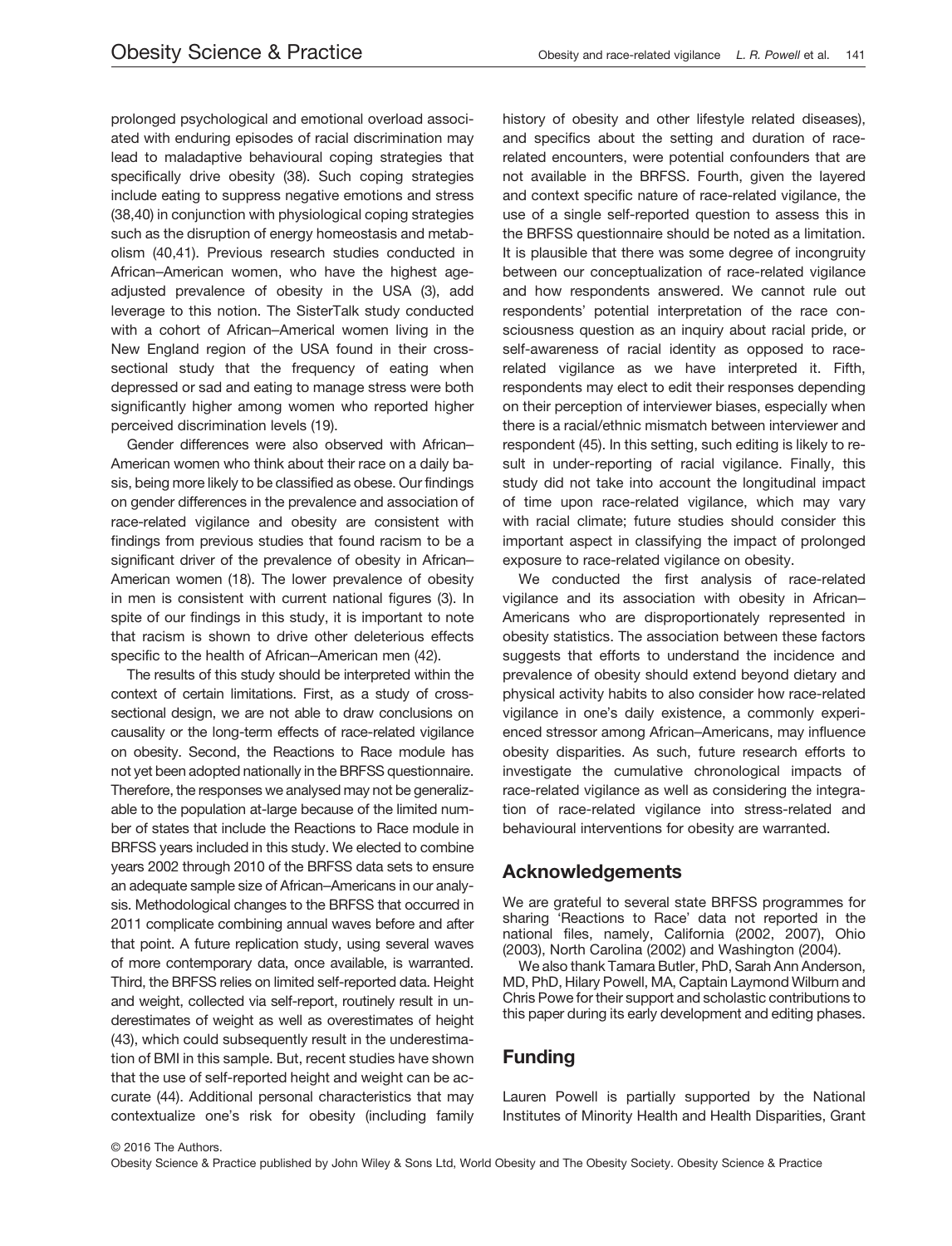No. 5 P60 MD006912. Stephenie Lemon and Lauren Powell are also partially supported by the UMass Worcester Prevention Research Center, funded by the Centers for Disease Control and Prevention, Grant Nos. 5 U48 DP005031 and 5 U48 DP001933.

## Conflict of Interest Statement

No conflict of interest was declared.

## Author contributions

L. P. conceived of the study and conducted statistical analyses of data. L. P., W. J. and S. L. were involved in writing the paper and had final approval of the submitted version.

## **References**

- 1. Field AE, Coakley EH, Must A, et al. Impact of overweight on the risk of developing common chronic diseases during a 10-year period. Arch Intern Med 2001; 161: 1581–1586.
- 2. Ogden CL, Carroll MD, Kit BK, Flegal KM. Prevalence of childhood and adult obesity in the United States, 2011–2012. JAMA 2014; 311: 806–814.
- 3. U.S. Centers for Disease Control and Prevention. Obesity and overweight [Internet]. Available from: [http://www.cdc.gov/obesity/](http://www.cdc.gov/obesity/data/facts.html) [data/facts.html](http://www.cdc.gov/obesity/data/facts.html)
- 4. Noormohamed A, Lee SH, Batorsky B, Jackson A, Newman S, Gittelsohn J. Factors influencing ordering practices at Baltimore City carryouts: qualitative research to inform an obesity prevention intervention. Ecol Food Nutr 2012; 51: 481–491.
- 5. Abraham PA, Kazman JB, Zeno SA, Deuster PA. Obesity and African Americans: physiologic and behavioral pathways. ISRN Obes 2013; 2013: 314295.
- 6. Hicken MT, Lee H, Ailshire J, Burgard SA, Williams DR. "Every shut eye, ain't sleep": The role of racism-related vigilance in racial/ethnic disparities in sleep difficulty. Race Soc Probl 2013; 5: 100–112.
- 7. Paradies Y. A systematic review of empirical research on selfreported racism and health. Int J Epidemiol 2006; 35: 888-901.
- 8. Pascoe EA, Smart RL. Perceived discrimination and health: a meta-analytic review. Psychol Bull 2009; 135: 531.
- 9. Williams DR, Neighbors HW, Jackson JS. Racial/ethnic discrimination and health: findings from community studies. Am J Public Health 2003; 93: 200-208.
- 10. Taylor TR, Williams CD, Makambi KH, et al. Racial discrimination and breast cancer incidence in US black women: the black women's health study. Am J Epidemiol 2007; 166: 46–54.
- 11. Williams DR, Yan Y, Jackson JS, Anderson NB. Racial differences in physical and mental health: socio-economic status, stress and discrimination. J Health Psychol 1997; 2: 335–351.
- 12. Schulz A, Israel B, Williams D, Parker E, Becker A, James S. Social inequalities, stressors and self reported health status among African American and white women in the Detroit metropolitan area. Soc Sci Med 2000; 51: 1639–1653.
- 13. Broman CL. The health consequences of racial discrimination: a study of African Americans. Ethn Dis 1996; 6: 148–153.
- 14. Karlsen S, Nazroo JY. Agency and structure: the impact of ethnic identity and racism on the health of ethnic minority people. Sociol Health Illn 2002; 24: 1–20.
- 15. Krieger N, Sidney S. Racial discrimination and blood pressure: the CARDIA study of young black and white adults. Am J Public Health 1996; 86: 1370–1378.
- 16. Brown C, Matthews KA, Bromberger JT, Chang Y. The relation between perceived unfair treatment and blood pressure in a racially/ethnically diverse sample of women. Am J Epidemiol 2006; 164: 257–262.
- 17. Vines AI, Baird DD, Stevens J, Hertz-Picciotto I, Light KC, McNeilly M. Associations of abdominal fat with perceived racism and passive emotional responses to racism in African American women. Am J Public Health 2007; 97: 526–530.
- 18. Cozier YC, Yu J, Coogan PF, Bethea TN, Rosenberg L, Palmer JR. Racism, segregation, and risk of obesity in the black women's health study. Am J Epidemiol 2014; 179: 875-883.
- 19. Johnson P, Risica PM, Gans KM, Kirtania U, Kumanyika SK. Association of perceived racial discrimination with eating behaviors and obesity among participants of the SisterTalk study. J Natl Black Nurses Assoc 2012; 23: 34–40.
- 20. Hickson DA, Lewis TT, Liu J, et al. The associations of multiple dimensions of discrimination and abdominal fat in African American adults: the Jackson heart study. Ann Behav Med 2012; 43: 4–14.
- 21. Cunningham TJ, Berkman LF, Kawachi I, et al. Changes in waist circumference and body mass index in the US CARDIA cohort: fixed-effects associations with self-reported experiences of racial/ethnic discrimination. J Biosoc Sci 2013; 45: 267–278.
- 22. Williams DR, Mohammed SA. Discrimination and racial disparities in health: evidence and needed research. J Behav Med 2009; 32: 20–47.
- 23. Brewer LC, Carson KA, Williams DR, Allen A, Jones CP, Cooper LA. Association of race consciousness with the patient–physician relationship, medication adherence, and blood pressure in urban primary care patients. Am J Hypertens 2013; 26: 1342-1352.
- 24. Clark R, Benkert RA, Flack JM. Large arterial elasticity varies as a function of gender and racism-related vigilance in black youth. J Adolesc Health 2006; 39: 562–569.
- 25. Clark R, Anderson NB, Clark VR, Williams DR. Racism as a stressor for African Americans: a biopsychosocial model. Am Psychol 1999; 54: 805–816.
- 26. Centers for Disease Control. Behavioral Risk Factor Surveillance System. BRFSS 2002–2010 survey data and documentation. [Internet]. Available from: [www.cdc.gov/brfss/annual\\_data/annual\\_2010.htm.](http://www.cdc.gov/brfss/annual_data/annual_2010.htm) English.
- 27. Jones CP, Truman BI, Elam-Evans LD, et al. Using "socially assigned race" to probe white advantages in health status. Ethn Dis 2008; 18: 496–504.
- 28. Pascoe EA, Smart RL. Perceived discrimination and health: a meta-analytic review. Psychol Bull 2009; 135: 531.
- 29. Williams DR, Mohammed SA. Discrimination and racial disparities in health: evidence and needed research. J Behav Med 2009; 32: 20–47.
- 30. Henry PJ, Sears DO. Symbolic and Modern Racism. Encyclopedia of Race and Racism. Macmillan: Farmington Hills, MI, 2008.
- 31. Sue DW, Capodilupo CM, Torino GC, et al. Racial microaggressions in everyday life: implications for clinical practice. Am Psychol 2007; 62: 271–286.
- 32. Pierce CM, Carew JV, Pierce-Gonzalez D, Wills D. An experiment in racism TV commercials. Education and Urban Society 1977; 10: 61–87.

© 2016 The Authors.

Obesity Science & Practice published by John Wiley & Sons Ltd, World Obesity and The Obesity Society. Obesity Science & Practice